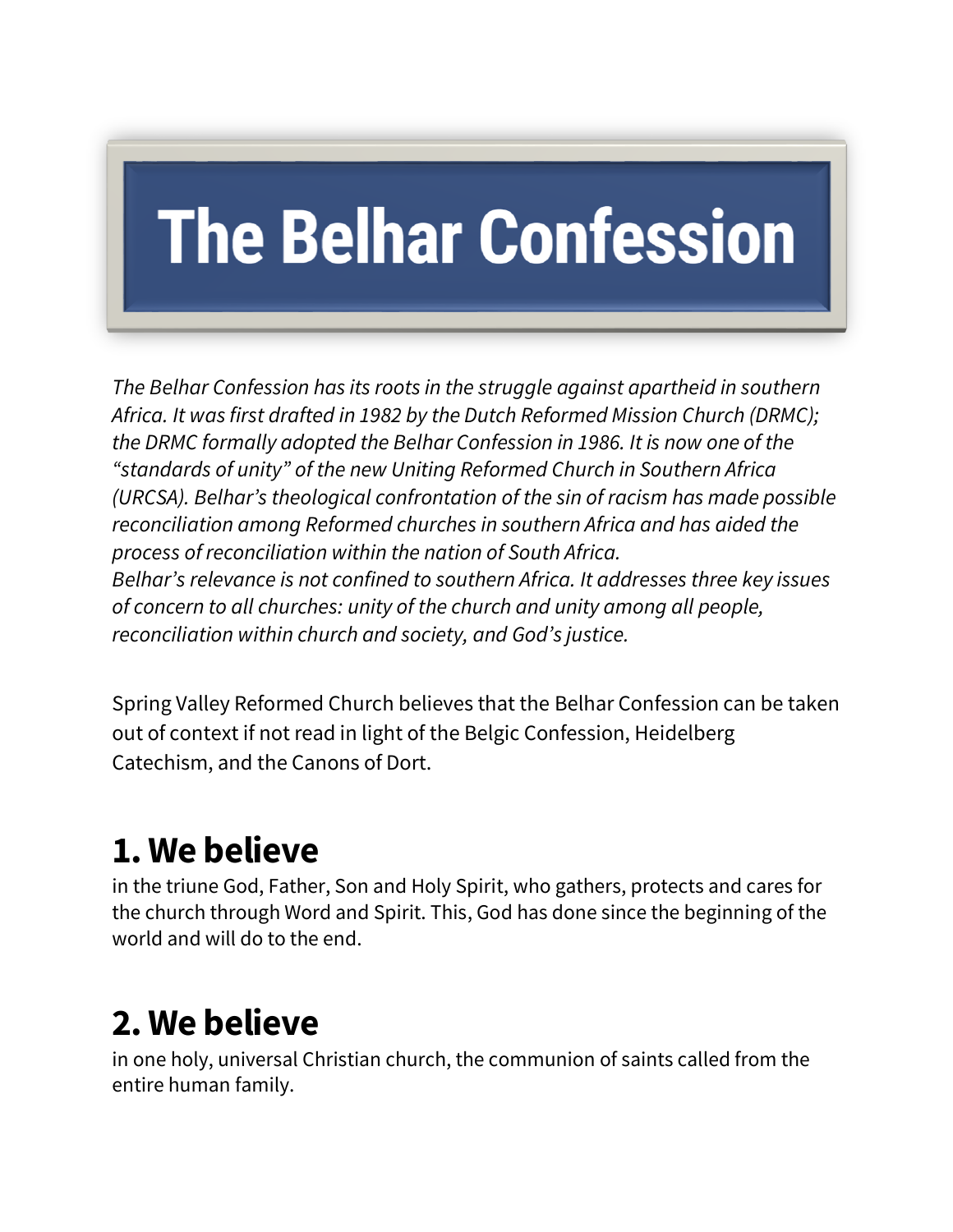#### **We believe**

- that Christ's work of reconciliation is made manifest in the church as the community of believers who have been reconciled with God and with one another (Eph. 2:11-22);
- that unity is, therefore, both a gift and an obligation for the church of Jesus Christ; that through the working of God's Spirit it is a binding force, yet simultaneously a reality which must be earnestly pursued and sought: one which the people of God must continually be built up to attain (Eph. 4:1-16);
- that this unity must become visible so that the world may believe that separation, enmity and hatred between people and groups is sin which Christ has already conquered, and accordingly that anything which threatens this unity may have no place in the church and must be resisted (John 17:20-23);
- that this unity of the people of God must be manifested and be active in a variety of ways: in that we love one another; that we experience, practice and pursue community with one another; that we are obligated to give ourselves willingly and joyfully to be of benefit and blessing to one another; that we share one faith, have one calling, are of one soul and one mind; have one God and Father, are filled with one Spirit, are baptized with one baptism, eat of one bread and drink of one cup, confess one name, are obedient to one Lord, work for one cause, and share one hope; together come to know the height and the breadth and the depth of the love of Christ; together are built up to the stature of Christ, to the new humanity; together know and bear one another's burdens, thereby fulfilling the law of Christ that we need one another and upbuild one another, admonishing and comforting one another; that we suffer with one another for the sake of righteousness; pray together; together serve God in this world; and together fight against all which may threaten or hinder this unity (Phil. 2:1-5; 1 Cor. 12:4-31; John 13:1-17; 1 Cor. 1:10-13; Eph. 4:1-6; Eph. 3:14-20; 1 Cor. 10:16-17; 1 Cor. 11:17-34; Gal. 6:2; 2 Cor. 1:3-4);
- that this unity can be established only in freedom and not under constraint; that the variety of spiritual gifts, opportunities, backgrounds, convictions, as well as the various languages and cultures, are by virtue of the reconciliation in Christ, opportunities for mutual service and enrichment within the one visible people of God (Rom. 12:3-8; 1 Cor. 12:1-11; Eph. 4:7-13; Gal. 3:27-28; James 2:1-13);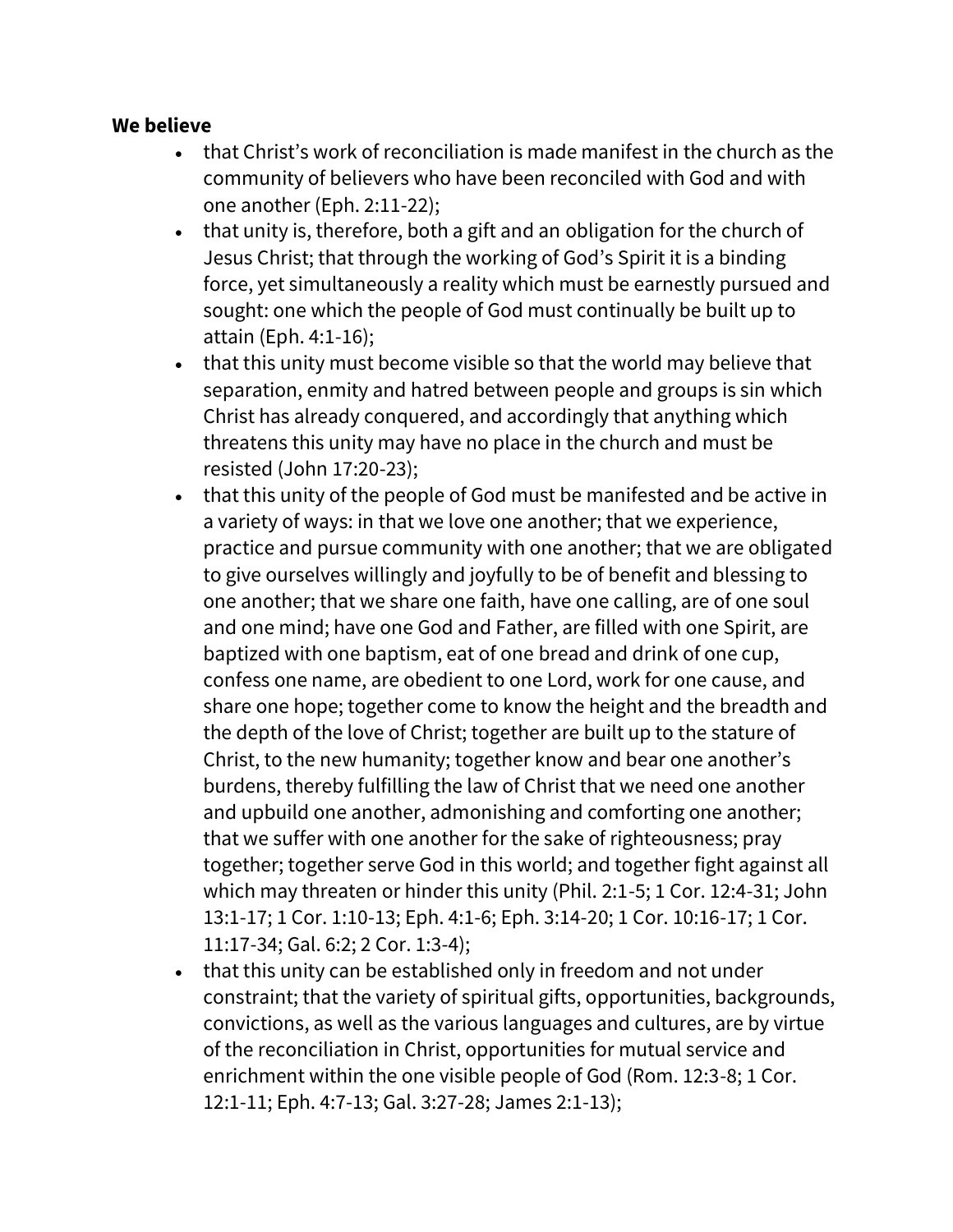• that true faith in Jesus Christ is the only condition for membership of this church.

#### **Therefore, we reject any doctrine**

- which absolutizes either natural diversity or the sinful separation of people in such a way that this absolutization hinders or breaks the visible and active unity of the church, or even leads to the establishment of a separate church formation;
- which professes that this spiritual unity is truly being maintained in the bond of peace while believers of the same confession are in effect alienated from one another for the sake of diversity and in despair of reconciliation;
- which denies that a refusal earnestly to pursue this visible unity as a priceless gift is sin;
- which explicitly or implicitly maintains that descent or any other human or social factor should be a consideration in determining membership of the church.

## **3. We believe**

- that God has entrusted the church with the message of reconciliation in and through Jesus Christ, that the church is called to be the salt of the earth and the light of the world, that the church is called blessed because it is a peacemaker, that the church is witness both by word and by deed to the new heaven and the new earth in which righteousness dwells (2 Cor. 5:17-21; Matt. 5:13-16; Matt. 5:9; 2 Peter 3:13; Rev. 21-22).
- that God's lifegiving Word and Spirit has conquered the powers of sin and death, and therefore also of irreconciliation and hatred, bitterness and enmity, that God's lifegiving Word and Spirit will enable the church to live in a new obedience which can open new possibilities of life for society and the world (Eph. 4:17–6:23, Rom. 6; Col. 1:9-14; Col. 2:13-19; Col. 3:1–4:6);
- that the credibility of this message is seriously affected and its beneficial work obstructed when it is proclaimed in a land which professes to be Christian, but in which the enforced separation of people on a racial basis promotes and perpetuates alienation, hatred and enmity;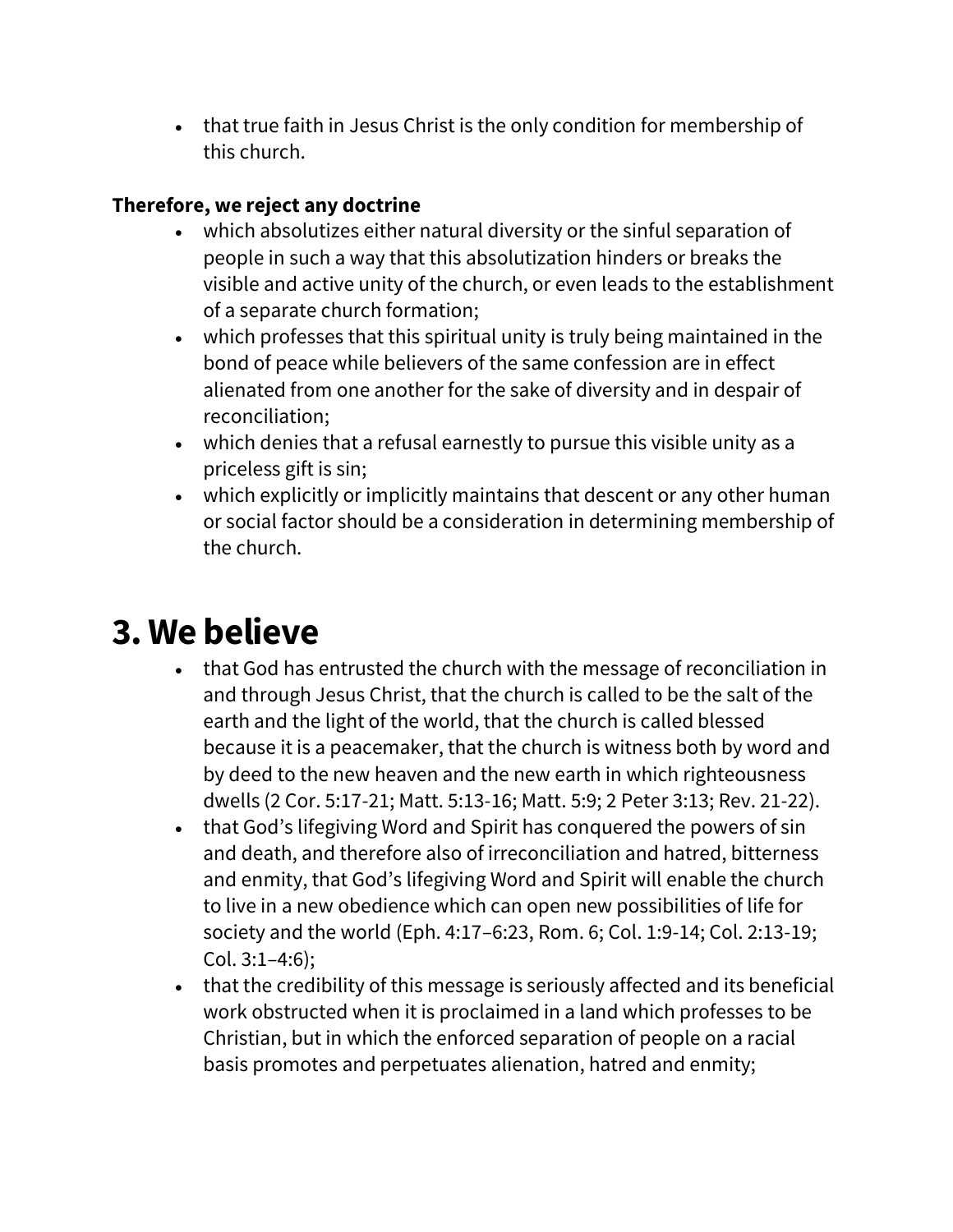• that any teaching which attempts to legitimate such forced separation by appeal to the gospel, and is not prepared to venture on the road of obedience and reconciliation, but rather, out of prejudice, fear, selfishness and unbelief, denies in advance the reconciling power of the gospel, must be considered ideology and false doctrine.

#### **Therefore, we reject any doctrine**

• which, in such a situation, sanctions in the name of the gospel or of the will of God the forced separation of people on the grounds of race and color and thereby in advance obstructs and weakens the ministry and experience of reconciliation in Christ.

## **4. We believe**

- that God has revealed himself as the one who wishes to bring about justice and true peace among people;
- that God, in a world full of injustice and enmity, is in a special way the God of the destitute, the poor and the wronged;
- that God calls the church to follow him in this, for God brings justice to the oppressed and gives bread to the hungry;
- that God frees the prisoner and restores sight to the blind;
- that God supports the downtrodden, protects the stranger, helps orphans and widows and blocks the path of the ungodly;
- that for God pure and undefiled religion is to visit the orphans and the widows in their suffering;
- that God wishes to teach the church to do what is good and to seek the right (Deut. 32:4; Luke 2:14; John 14:27; Eph. 2:14; Isa. 1:16-17; James 1:27; James 5:1-6; Luke 1:46-55; Luke 6:20-26; Luke 7:22; Luke 16:19-31; Ps. 146; Luke 4:16-19; Rom. 6:13-18; Amos 5);
- that the church must therefore stand by people in any form of suffering and need, which implies, among other things, that the church must witness against and strive against any form of injustice, so that justice may roll down like waters, and righteousness like an ever-flowing stream;
- that the church as the possession of God must stand where the Lord stands, namely against injustice and with the wronged; that in following